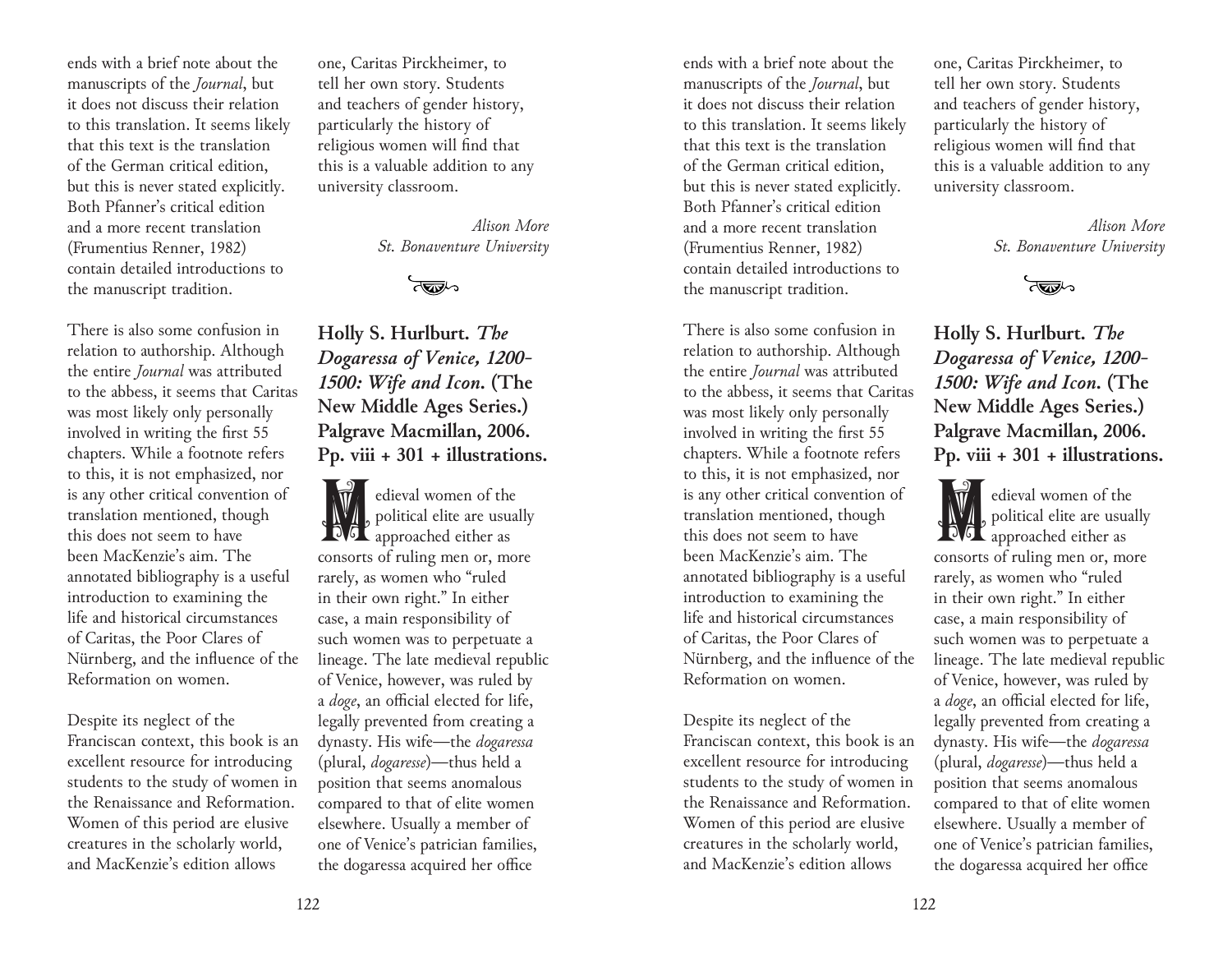solely through her husband's election. In most cases dogaresse were already mothers, and, as Holly Hurlburt shows in this careful, theoretical, and complex study, the Venetian state co-opted her motherhood in its creation of the dogaressa as an icon. However, the dogaressa's real motherhood was not part of her political role. In fact, without the careful legislation of her office, her motherhood, and all it implied, would threaten the state. Because the doge was always elected, there would never be a female doge, nor an opportunity for a dogaressa to serve as regent: the dogaressa was *always* a wife.

"Who was this woman, the dogaressa? Why does her image continue to resonate in the city whose last doge reigned over 200 years ago? How have the dogaresse of Venice's late medieval heyday been shaped by myth and memory?" (2) These questions frame Hurlburt's study, comprising an introduction, five long chapters, a brief epilogue, two appendices, and copious notes. The introduction reviews the (slim) historiography of the dogaressa and the (extensive) imaginative hold her figure has had from the Middle Ages to the present, and identifies Hurlburt's themes: "women, family, and gender, real and ideal, governmental form

and state identity, and myth and memory" (13).

Chapter 1, "Legislating the Dogaressa," grapples with how, because she was almost always a mother and because of the potentially lengthy tenure of her husband's office, Venetians sought to circumscribe the potential of the dogaressa's power—in effect creating an office for her through a series of rituals. The *promissione ducale*, a legal and ceremonial text, was the doge's oath of office, which defined responsibilities and limitations, restricting hereditary potential and eliminating family influence for the couple. These restrictions demonstrate a number of ways in which the person and office of the dogaressa encompassed a series of contradictions. (Hurlburt continuously points out the many contradictions inherent in the dogaressa's position, and liberally theorizes these tensions. For example, patrician women were to conform to gender expectations, but the dogaressa also was expected to meet certain standards of personal display and public movement.) Her oath confirmed her "potential agency" (39), stressing her "obedience to the doge and state." Through the oath, and the protocol governing its administration, the dogaressa moved from being a "private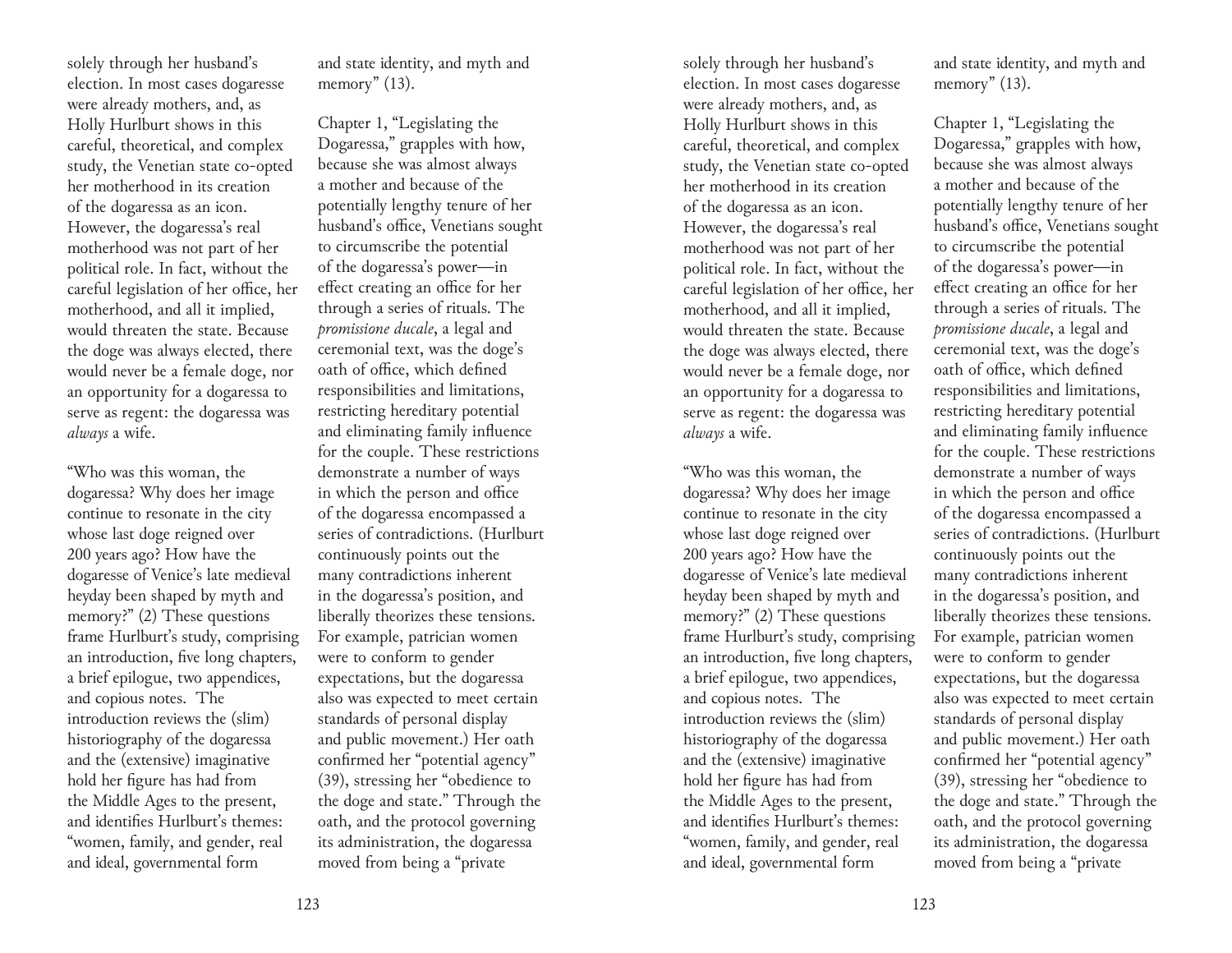patrician to a civic figure." The doge's conspicuous absence from the ceremony emphasized her relationship to the state (p. 41).

Chapter 2, "Introducing the Dogaressa," elucidates how a dogaressa came to be. After her husband's election, the new dogaressa assumed her office in a series of rituals—an entrance (her entrata), a feast, giving and receiving gifts, and swearing an oath. Her *entrata* processed throughout Venice, echoing a marriage ritual. These elements of oath-taking and ceremony combine to form, Hurlburt argues, a true office for the dogaressa.

Chapter 3, "The Dogaressa's Office," explains the responsibilities of this office, examining the dogaressa's relationship to the religious centers of Venice, her role in dressing the part (she avoided normal sumptuary legislation), her role in diplomatic relations (primarily entertaining foreign visitors), and her relationship to public and ritual space. Hurlburt also examines the unique portrait medals produced with the dogaressa's image. Her use of the fourteenth-century protocol, the *Capitolo della Basilica di San Marco* to excavate the dogaressa's official and religious function is a key contribution of her book (p. 84). The limitations

and expectations placed on the dogaressa literally framed her use of space around the "ritual center of Venice"—the doge's palace and San Marco (p. 89). Legislation limiting public access to the palace and the use of a special cloak when in public highlighted concern about protecting the dogaressa as an important woman but more so as a "symbol of state" (92).

In the last two chapters, on death, memorialization, and memory, the dogaresse themselves come to life, either through their own efforts or because of modern obsessions with scandal. Chapter 4, "Death and the Dogaressa," shows how death always heralded the end of a dogaressa's tenure—either her own, or more likely, the doge's. As the entrata bonded the dogaressa to the state, so did a funeral sever that tie—the dogaresse were abruptly and completely dissociated from their office. Death, however, provided an opportunity for the former dogaressa to challenge official strictures designed to prevent dynastic influence. Through memorialization of her husband, or creation of her own funerary monuments, a dogaressa might claim public memory for herself, her husband, and their family.

Chapter 5, "Recalling the Dogaressa," seems to confront and embrace the problem of an "icon,"